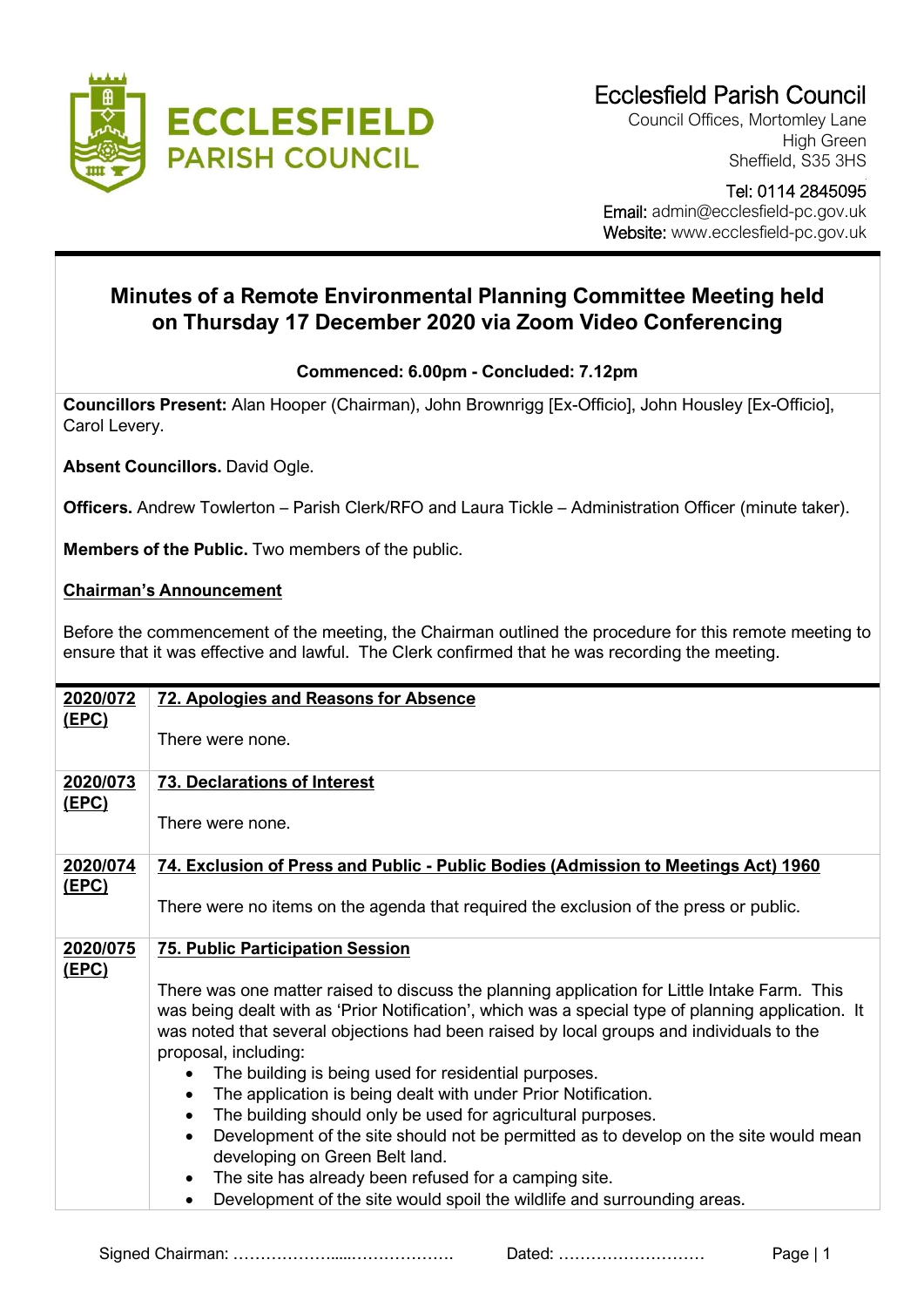|              | Councillor Alan Hooper provided an update on planning application 20/02057, Wheel Lane. He<br>noted that this had some planning history. This included a recent planning appeal, which had<br>been turned down including due to neighbours objections of the sizing and massing of the<br>development.                                                                                           |
|--------------|--------------------------------------------------------------------------------------------------------------------------------------------------------------------------------------------------------------------------------------------------------------------------------------------------------------------------------------------------------------------------------------------------|
|              | He explained that a revised scheme had been submitted to Sheffield City Council on the 3<br>December 2020. The proposed plans have been reduced in size, but it is still not acceptable<br>especially on grounds of height, size and over massing. This was agreed that the Clerk will<br>underline the Council's continued objections to the planning application to Sheffield City<br>Council. |
| 2020/076     | <b>76. Environmental Planning Minutes</b>                                                                                                                                                                                                                                                                                                                                                        |
| <u>(EPC)</u> | The approved minutes of the meeting held on 19 November 2020 were considered.                                                                                                                                                                                                                                                                                                                    |
| 2020/077     | <b>77. Planning Matters</b>                                                                                                                                                                                                                                                                                                                                                                      |
| <u>(EPC)</u> | 77.1 To note and consider the list of planning applications for comment since the last meeting<br>and any delegated to the Admin Officer in accordance with Council Policy.                                                                                                                                                                                                                      |
|              | Eight were considered as well as the planning application at Little Intake Farm raised in the<br>public participation session of the meeting (item 2020/75 EPC).                                                                                                                                                                                                                                 |
|              | Proposed by Councillor Alan Hooper and Seconded by Councillor John Brownrigg, and<br><b>RESOLVED:</b> That the Council has no objections or comments to make on these planning<br>applications, except for:                                                                                                                                                                                      |
|              | 1) 20/03456 – 43 Housley Park, Sheffield – it was noted an objection had been received<br>from a neighbouring property and read out to Councillors. Councillors strongly<br>supported these objections.                                                                                                                                                                                          |
|              | The Planning Committee supports these objections and will object on this planning application.<br>(4 in favour)                                                                                                                                                                                                                                                                                  |
|              | 2) 00/00478 - Little Intake Farm, Grenoside -                                                                                                                                                                                                                                                                                                                                                    |
|              | Proposed by Councillor Alan Hooper and Seconded by Councillor Carol Levery, and<br><b>RESOLVED:</b> that the Council objects to this planning proposal.                                                                                                                                                                                                                                          |
|              | (4 in favour)<br>77.2 To receive notifications of any planning decision notices (listed)                                                                                                                                                                                                                                                                                                         |
|              | The Committee were informed of notification of planning decision notices for two planning<br>applications. They were noted by the Committee.                                                                                                                                                                                                                                                     |
|              | 20/1965 - 18 Townend Road, Sheffield, S35 9YY - Refused application 27/11/20.<br>19/04536 – Site of former 2 The Common, Sheffield, S35 9WJ – Granted application 9/12/20.                                                                                                                                                                                                                       |
| 2020/078     | <b>78. Licensing Matters</b>                                                                                                                                                                                                                                                                                                                                                                     |
| <u>(EPC)</u> | The Chairman explained that the Council had been notified of two new applications.<br>a) La Di Da Cigars, Station Rd, Chapeltown.<br>b) Morrisons, The Common, Ecclesfield.<br>These were then considered.                                                                                                                                                                                       |

Signed Chairman: ……………….....………………. Dated: ……………………… Page | 2